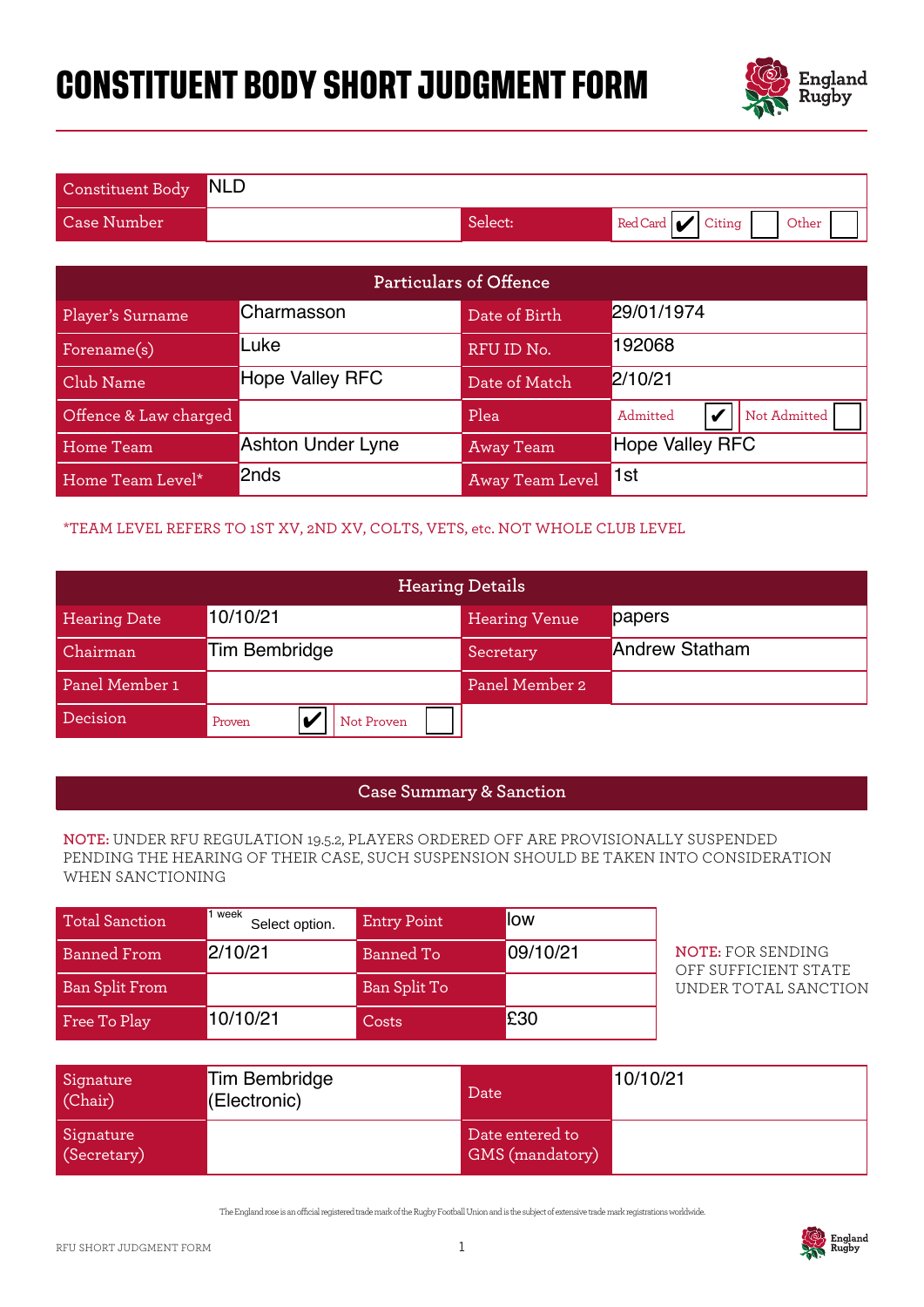|                                                                                                                                                                                            | Assessment of Offence (Regulation 19.11.8) |                                                 |  |                                                                       |  |  |
|--------------------------------------------------------------------------------------------------------------------------------------------------------------------------------------------|--------------------------------------------|-------------------------------------------------|--|-----------------------------------------------------------------------|--|--|
| PLEASE TICK APPROPRIATE BOX:                                                                                                                                                               | Intentional 19.11.8(a)                     |                                                 |  | Reckless 19.11.8(b)                                                   |  |  |
| Nature of actions 19.11.8(c)                                                                                                                                                               |                                            |                                                 |  | Existence of provocation 19.11.8(d)                                   |  |  |
| 2 yellow cards in one match for tackle after the<br>whistle and tackle after ball had been kicked<br><b>Both 9-13</b>                                                                      |                                            | Inil                                            |  |                                                                       |  |  |
| Whether player retaliated 19.11.8(e)                                                                                                                                                       |                                            | Self-defence 19.11.8(f)                         |  |                                                                       |  |  |
| Nil                                                                                                                                                                                        |                                            | <b>Nil</b>                                      |  |                                                                       |  |  |
| Effect on victim $19.11.8(g)$                                                                                                                                                              |                                            | Effect on match 19.11.8(h)                      |  |                                                                       |  |  |
| Little noted but to tackle a player after the<br>whistle could have significant concequences as<br>could an "off the ball tackle"                                                          |                                            |                                                 |  |                                                                       |  |  |
| Vulnerability of victim 19.11.8(i)                                                                                                                                                         |                                            | Level of participation/premeditation 19.11.8(j) |  |                                                                       |  |  |
| It could be reasonably assumed that any player<br>being tackled after the whistle could potentially<br>be significantly vunerable as it would be<br>unexpected. As any tackle off the ball |                                            |                                                 |  | high as two similar events suggests a<br>premeditation to some extent |  |  |
| Conduct completed/attempted 19.11.8(k)                                                                                                                                                     |                                            |                                                 |  | Other features of player's conduct 19.11.8(l)                         |  |  |
| complete in both cases                                                                                                                                                                     |                                            |                                                 |  |                                                                       |  |  |
| Entry point number                                                                                                                                                                         |                                            |                                                 |  |                                                                       |  |  |
| Top End*                                                                                                                                                                                   | Mid-Range                                  |                                                 |  | 2 weeks<br>Low End                                                    |  |  |

## **NOTE:** STATE NUMBER OF WEEKS OR MATCHES ENTRY POINT FOR OFFENCE

\*If top end, the Panel should identify an entry point between the top end and the maximum sanction (19.11.9) as set out in Appendix 2

In making the above assessment, the Panel should consider the RFU Practice Note as set out in Appendix 5 to Regulation 19. Significant weight should be given to RFU regulation 19.11.8(a), 19.11.8(h) and 19.11.8(i).

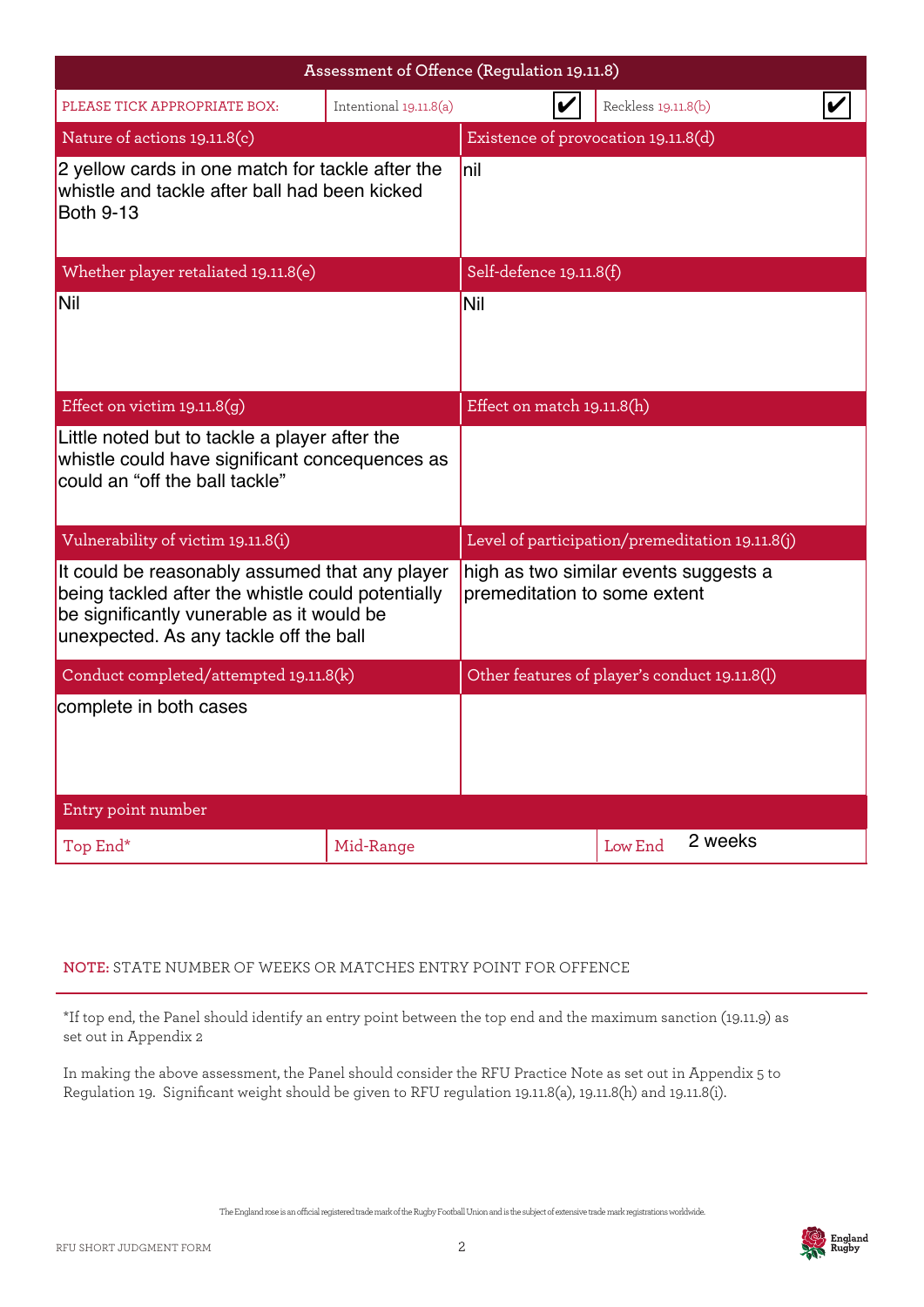the same offence, 9-13, both did not meet the red card test on their own merit hence dealt with as one low end entry point.

| 2 yellow cards in one game should be dealt with by means of the "most serious offence" Both are<br>the same offence, 9-13, both did not meet the red card test on their own merit hence dealt with as<br>one low end entry point. |                                                                         |  |  |
|-----------------------------------------------------------------------------------------------------------------------------------------------------------------------------------------------------------------------------------|-------------------------------------------------------------------------|--|--|
|                                                                                                                                                                                                                                   |                                                                         |  |  |
|                                                                                                                                                                                                                                   |                                                                         |  |  |
|                                                                                                                                                                                                                                   | Mitigating Factors (Regulation 19.11.10)                                |  |  |
| Acknowledgement of guilt 19.11.11(a)<br>red card report states did not appologise but<br>gave his name, stated he was chairman, did not<br>challenge so everything but say sorry.                                                 | Player's disciplinary record/good character 19.11.11(b)<br>assumed good |  |  |
| Youth & inexperience of player 19.11.11(c)                                                                                                                                                                                        | Conduct prior to and at hearing 19.11.11(d)                             |  |  |
| N/A                                                                                                                                                                                                                               | Agreed to papers hearing                                                |  |  |
| Remorse & timing of remorse 19.11.11(e)                                                                                                                                                                                           | Other off-field mitigation 19.11.11(f)                                  |  |  |
| red card report states did not appologise but<br>gave his name, stated he was chairman, did not<br>challenge so everything but say sorry.                                                                                         | <b>Nil</b>                                                              |  |  |

Number of weeks deducted: 1 week

**NOTE:** SUBJECT TO REGULATION 19.11.13, A DISCIPLINARY PANEL CANNOT APPLY A GREATER REDUCTION THAN 50% OF THE RELEVANT ENTRY POINT SUSPENSION

The England rose is an ocial registered trade mark of the Rugby Football Union and is the subject of extensive trade mark registrations worldwide.